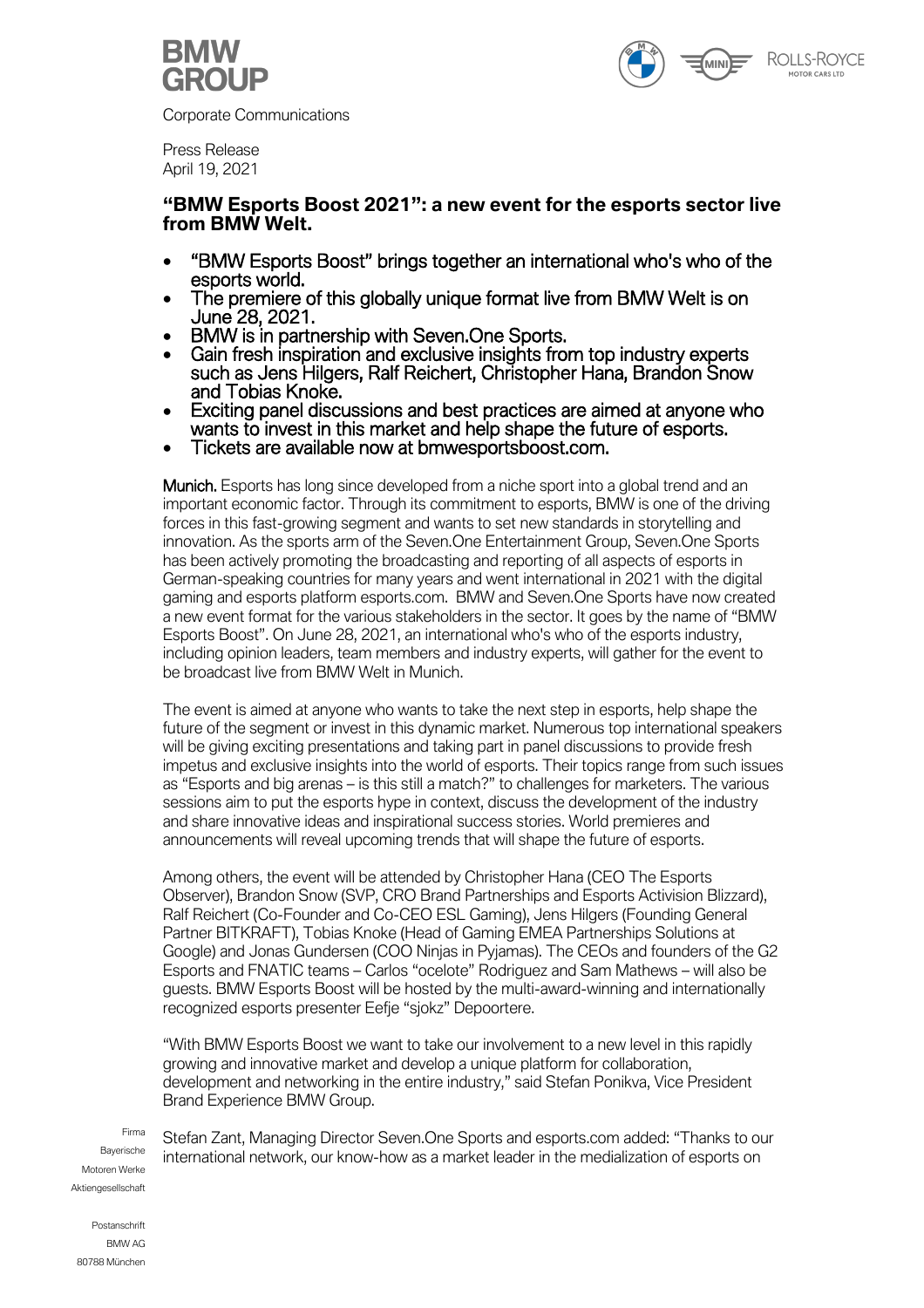



Press Release Datum April 19, 2021

Thema "BMW Esports Boost 2021": a new event for the esports sector live from BMW Welt. Seite 2

free TV and in digital delivery on esports.com, we are ideally placed to establish BMW Esports Boost as an international brand together with BMW."

The premiere of "BMW Esports Boost" will be broadcast live from BMW Welt on June 28, 2021 from 10.00 to 18.00 MEZ and will be the prelude to an annual series of events. Early bird tickets are available now for 69 euros from bmwesportsboost.com.

## About BMW Esports.

Since 2020, BMW has been cooperating with five of the world's best teams in the classic "League of Legends" game. Cloud 9, FNATIC, FunPlus Phoenix, G2 Esports and T1 fly the flag for BMW at the biggest events in the sector. The highlight of the first season in 2020 was the Worlds, in which G2 Esports and FNATIC managed to reach the knockout stage of the finals in competition with the best teams in the world. G2 Esports made it all the way to the semi-finals. Involvement in esports offers BMW completely new touch points with a dynamic and fast-growing community. Esports is therefore an important field for BMW marketing activities going forward. BMW also has a prominent presence in sim racing and has integrated BMW SIM Racing in its racing program as an independent entity. The BMW SIM Cups attract the world's best sim racers, who battle for checkered flags, titles and attractive prize money in virtual BMW racing cars. 2021 marks the first year that BMW SIM Racing teams will be on the grid. BS+COMPETITION, G2 Esports, Team GB and Team Redline represent BMW on various sim platforms.

### About Seven.One Sports

Seven.One Sports is the sports arm of the Seven.One Entertainment Group, which as a 100% subsidiary of ProSiebenSat.1 Media SE unites all the broadcasting brands as well as the content, digital and marketing business under one roof. Seven.One Sports has been involved in establishing and boosting the social recognition of esports for many years and has become the market leader in the medialization of esports on free TV and digital media in German-speaking countries. It offers the weekly TV magazine program esports.com TV on ProSieben MAXX, holds broadcasting rights for major national and international tournaments and leagues such as the ESL, DFB ePokal and Virtual Bundesliga and runs the global digital gaming & esports platform esports.com.

Seven.One Sports is one of the most successful partners for sports-minded advertisers, cooperation partners and co-investors in the German-speaking world. It focuses primarily on cross-media integration of TV, digital and social media for exclusive sports productions and live sports broadcasts, and on the development of digital sports platforms and high-class sports events.

# **Information at a glance:**<br>Date: June 28

Date: June 28, 2021<br>Registration: Open now at b Open now at bmwesportsboost.com Access: Via e-ticket on successful registration Cost: Early bird tickets from 69 euros

If you have any questions please contact:

**LoeschHundLiepold Kommunikation GmbH**